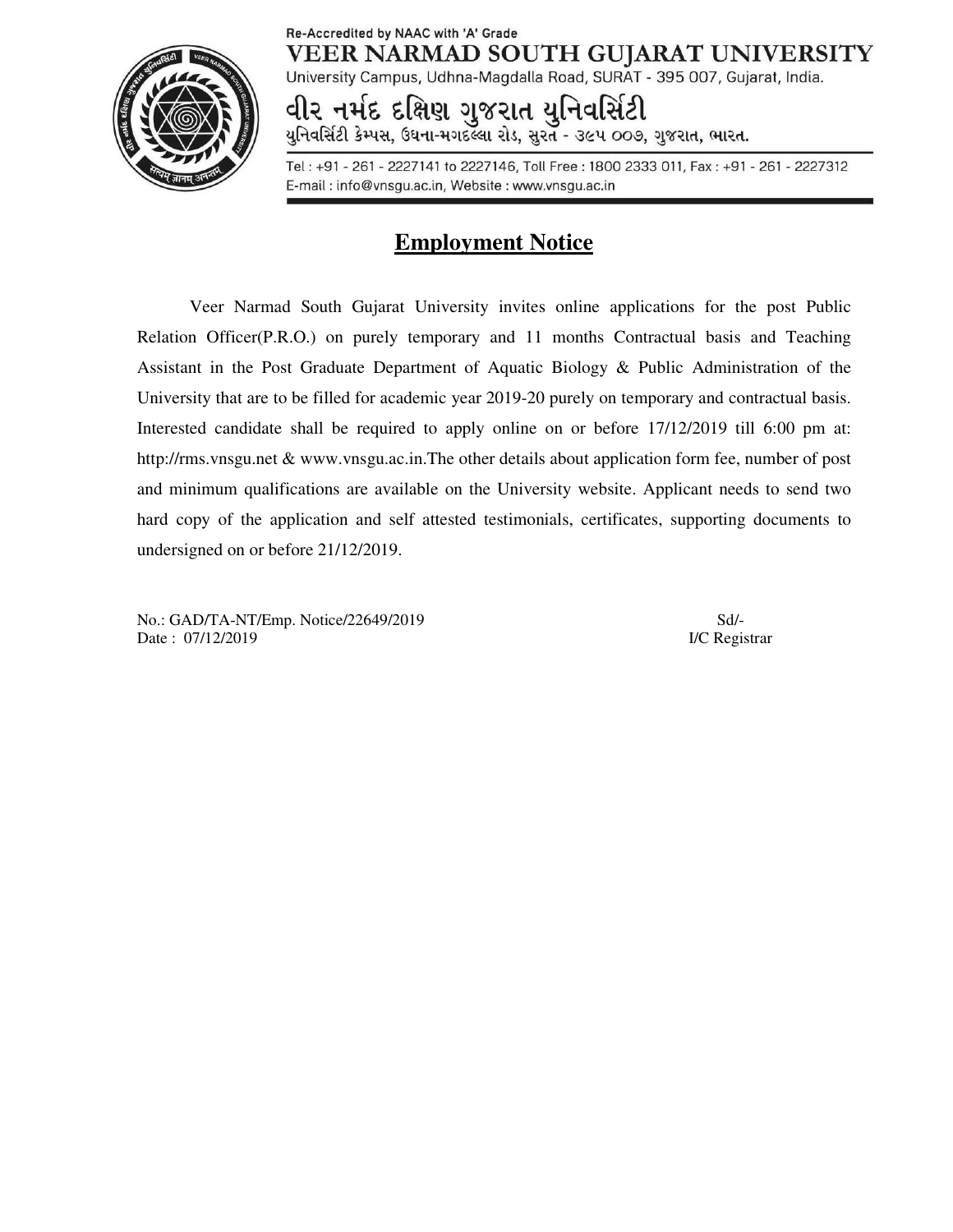# **Veer Narmad South Gujarat University**

**Udhana - Magdalla Road, Surat - 395007** 

| Positions of Teaching Assistant for the Department of Aquatic Biology & Public Administration<br>Employment Notice No. GAD/TA-NT/Emp. Notice/22649/2019, Date: 07/12/2019 |                    |                                          |                                   |                                                       |  |  |  |
|---------------------------------------------------------------------------------------------------------------------------------------------------------------------------|--------------------|------------------------------------------|-----------------------------------|-------------------------------------------------------|--|--|--|
| Sr.<br>No.                                                                                                                                                                | Name of<br>Faculty | Name of Department /<br><b>Programme</b> | <b>No. of Position</b><br>(Appx.) | <b>Specialization</b>                                 |  |  |  |
| . .                                                                                                                                                                       | Science            | Aquatic Biology (CDF)                    | 01                                | M.Sc. (Zoology / Aquatic Biology)                     |  |  |  |
|                                                                                                                                                                           | Arts               | Public Administration (CDF)              | 01                                | Indian Administration Economics &<br>Financial Admin. |  |  |  |

#### **Employment Notice No. GAD/TA-NT/Emp. Notice/22649/2019, Date: 07/12/2019**

#### **Minimum Qualifications for Teaching Assistant**

#### **TEACHING ASSISTANT**

- i. Good academic record with at least 55% marks (or an equivalent grade in a point scale wherever grading system is followed) at the master's degree level in a relevant subject from an Indian University, or an equivalent degree from an accredited foreign university.
- ii. Besides fulfilling the above qualifications, the candidate must have cleared the National Eligibility Test (NET) conducted by the UGC, CSIR or similar test accredited by the UGC like SLET/SET.
- iii. Notwithstanding anything contained in sub-clauses (i) and (ii) above, candidates, who are, or have been awarded a Ph. D*.* degree shall be exempted from the requirement of the minimum eligibility condition of NET/SLET/SET for recruitment and appointment of Teaching Assistant.
- iv. NET/SLET/SET shall also not be required for such masters programmes in disciplines for which NET/SLET/SET is not conducted.

#### **Note: If candidate having above mentioned qualification is not available,the University may consider the candidate having qualification mentioned above in Sr No. (i).**

#### **General instructions for the post of Teaching Assistant**

- 1. The appointment as a Teaching Assistant in the department of university/programme is purely on temporary bases on contract of 11 months (up to end of second term) of Academic year 2019-20 from the university fund and the appointment will automatically end on completion of 11 months contract (second term of Academic year 2019-20) without notice.
- 2. Selected candidate is entitled to get an honorarium of Rs. 25,000/- per month.
- 3. Applicants who are already in service should apply through their present employer. However due to any unavoidable circumstances, if the application through proper channel is likely to be delayed then an advance copy along with required application fee may be sent on or before the due date. Persons employed after making application in response to this advertisement should bring "NO OBJECTION CERTIFICATE" at the time of interview from their employers.
- 4. The application fee for candidate of OPEN category is Rs.500/- whereas candidate of SC/ST/SEBC/PH/EWS are exempted from payment of fees on submission of necessary valid caste/non creamy layer/PH/EWS etc certificate issued by competent authority with application form. Application fee will not be refunded once the form has been submitted by the applicant.
- 5. The Selection Committee reserves the right to fill the said post with specialization if necessary.
- 6. Any additional qualifications, experience, number of papers published, honours and other achievements gained by the candidate during the period between the last date of application and the date of conducting the interview shall not be taken into consideration.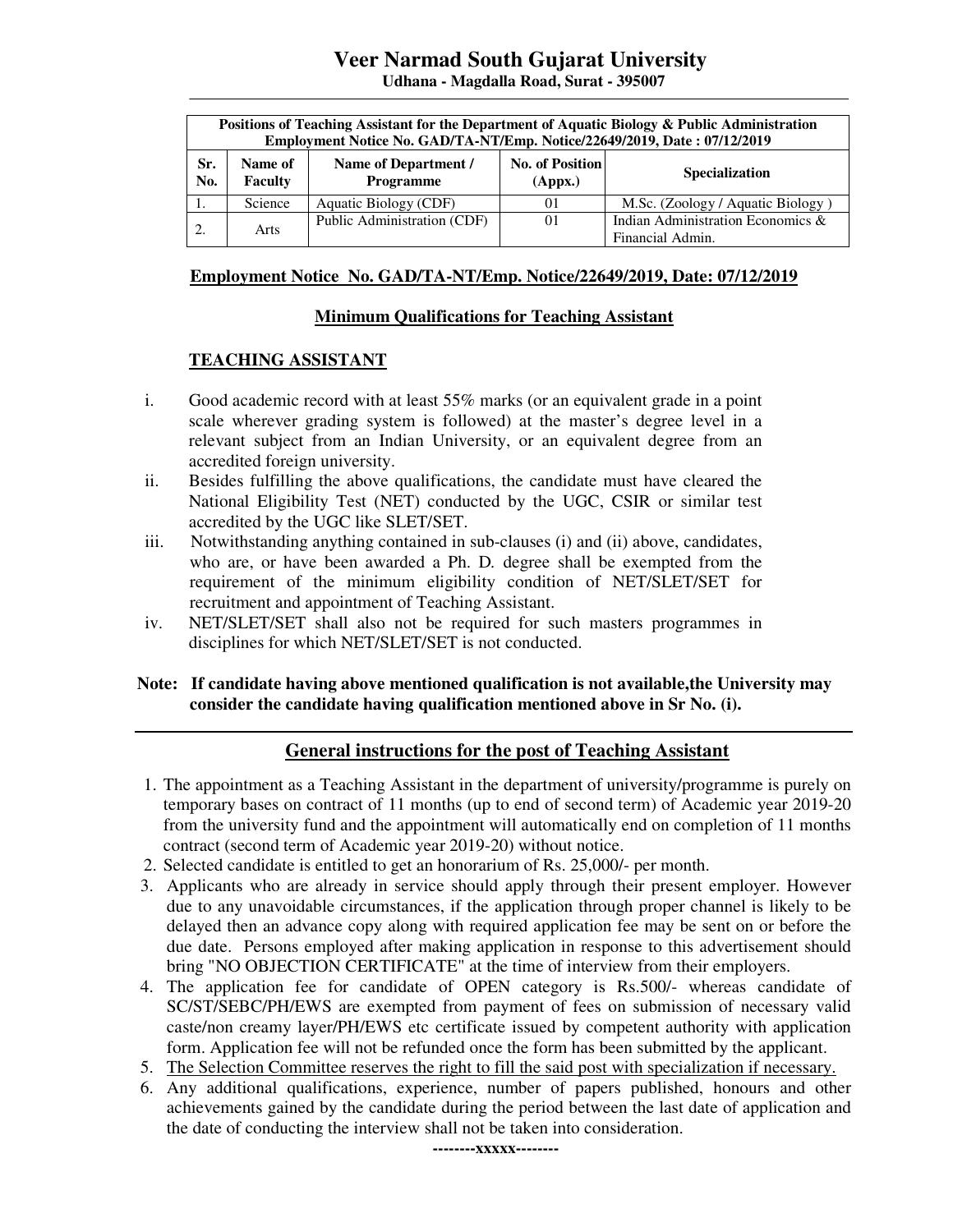# **Veer Narmad South Gujarat University**

**Udhana - Magdalla Road, Surat - 395007** 

| No. of post, fixed Salary and Minimum Qualification for the post of Public Relation Officer (P.R.O.) on purely<br>temporary and 11 months contractual basis.<br>Employment Notice No.: GAD/TA-NT/Emp. Notice/22649/2019, Dt. 07/12/2019 |                                           |             |                                            |                                                                                                                                                                                                                                                                                                                                                                                                                                                                                                                            |  |  |  |
|-----------------------------------------------------------------------------------------------------------------------------------------------------------------------------------------------------------------------------------------|-------------------------------------------|-------------|--------------------------------------------|----------------------------------------------------------------------------------------------------------------------------------------------------------------------------------------------------------------------------------------------------------------------------------------------------------------------------------------------------------------------------------------------------------------------------------------------------------------------------------------------------------------------------|--|--|--|
| Sr.<br>N <sub>0</sub>                                                                                                                                                                                                                   | Name of the Post                          | No. of Post | Fixed<br><b>Salary Per</b><br><b>Month</b> | <b>Oualification</b>                                                                                                                                                                                                                                                                                                                                                                                                                                                                                                       |  |  |  |
|                                                                                                                                                                                                                                         | <b>Public Relation</b><br>Officer(P.R.O.) | 01          | $45,000/-$                                 | Journalism<br>degree<br><b>Mass</b><br>Master<br>in<br>Communication / Public Administration /<br>English / $MBA(HR)$<br>At least five years of Public Relations Officer or<br>$\bullet$<br>relevant experience in private, government or<br>semi-government organizations.<br>Eligible Candidates will have to go through a<br>$\bullet$<br>Written Test followed by an interview.<br>Proficiency in all four skills (writing, reading,<br>$\bullet$<br>speaking, listening) of Gujarati, Hindi, English<br>is mandatory. |  |  |  |

## **General instructions for the post of Public Relation Officer (P.R.O.) on purely temporary and 11 months contractual basis. Employment Notice No.: GAD/TA-NT/Emp. Notice/22649/2019, Dt.07/12/2019**

- 1. The appointment shall be purely on temporary bases on contract of 11 months from the university fund and the appointment will automatically end on completion of 11 months contract or any less period than 11 months decided by the University.
- 2. Selected candidate is entitled to get a fixed salary per month as decided by the University.
- 3. There is no any fees for application.
- 4. Candidate need to submit all attested documents/certificates/ marksheets along with valid experience certificates towards their experience. In absence of such document, application will be rejected and no any further communication will be entertained in this connection.
- 5. The University reserves the right to fill in or to postpone the decision to fill in or not to fill in this post and no inquiry will be entertained in this regard.

**--------xxxxx--------**